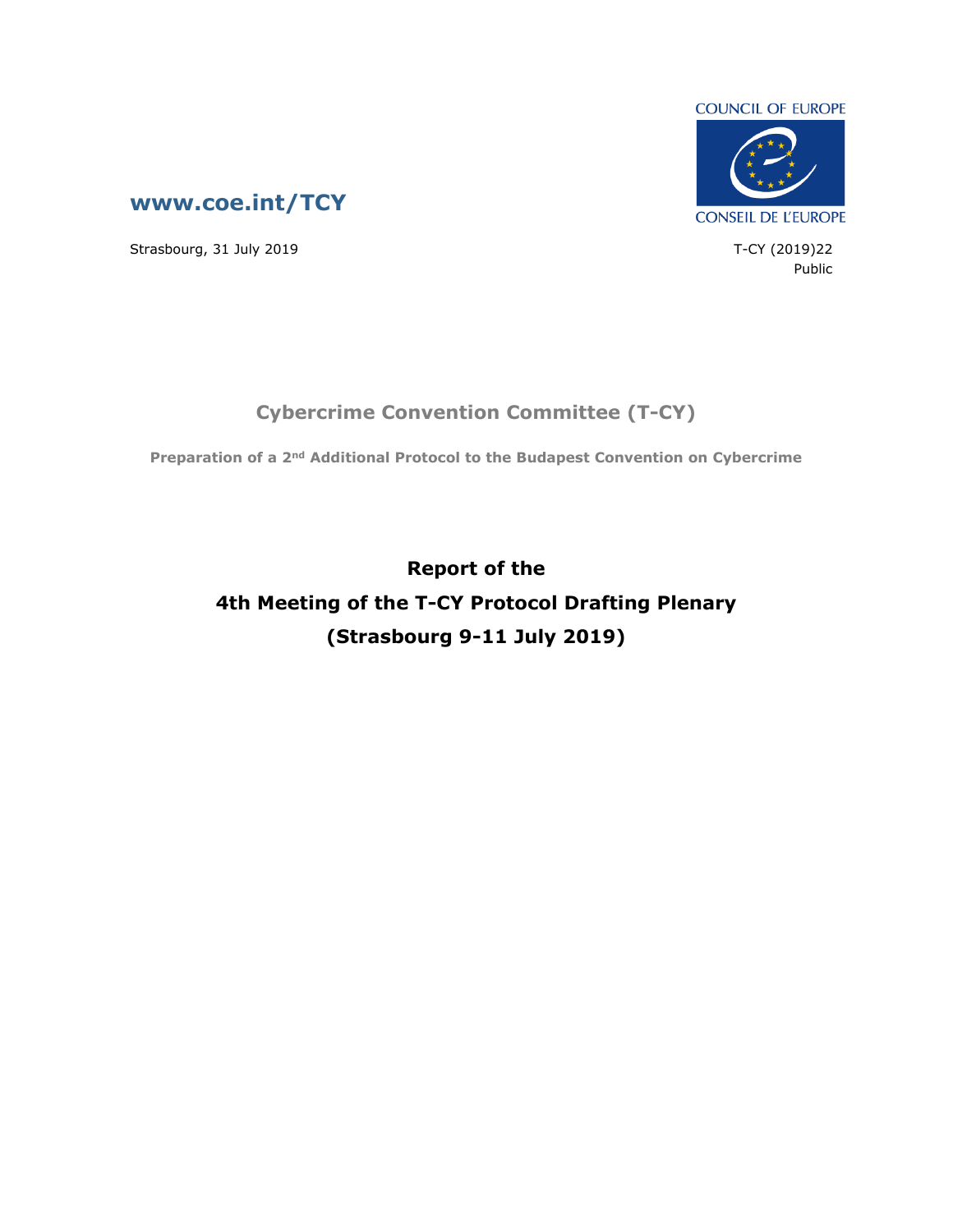The 4<sup>th</sup> meeting of the T-CY Protocol Drafting Plenary (PDP) was held at the Council of Europe in Strasbourg on 9 to 11 July 2019 and chaired by Cristina Schulman (Romania).

Some 131 representatives of 56 Parties and 7 Observer States as well as of international organisations and Council of Europe committees participated.

The PDP was preceded by the  $21<sup>st</sup>$  Plenary of the T-CY on 8 July.

The PD Plenary,

- Took note of the extension of the terms of reference by the T-CY for the drafting process to the end of 2020 as agreed on 8 July. In this connection, the PDP underlined the value of the Budapest Convention as well as the importance of this Protocol to address complex and new challenges to the rule of law in cyberspace. It also underlined the need to conclude the two crucial provisions on the agenda of the meeting to permit the continuation of discussion on the remaining issues.
- Provisionally agreed on the provision on "giving effects to orders from another Party for expedited production of data".
- With regard to the provision on "direct disclosure of subscriber information" supported the overall approach in principle and agreed to finalise the draft provision and explanatory report in the forthcoming PDG meeting of 16 to 18 September 2019 and subsequently seek provisional adoption by the PDP via written procedure should there be no substantial changes;
- Agreed to put on the agenda of the PDG of 16 to 18 September 2019:
	- the provision on "Direct disclosure of subscriber information" for finalisation in view submission to the PDP for provisional adoption;
	- "Safeguards";
	- "Structure of the Protocol":
	- Initial discussions on "extension of searches".
- Agreed to make a summary report of this PDP public.
- Agreed to hold the subsequent PDG meeting in Strasbourg from Tuesday, 15, to Friday, 18 October 2019.
- Decided to hold the 5<sup>th</sup> meeting of the Protocol Drafting Plenary from 19 November to the morning of 20 November 2019, following T-CY 22 and prior to the Octopus Conference and stakeholder consultations on 20 to 22 November.

\_\_\_\_\_\_\_\_\_\_\_\_\_\_\_\_\_\_\_\_\_\_\_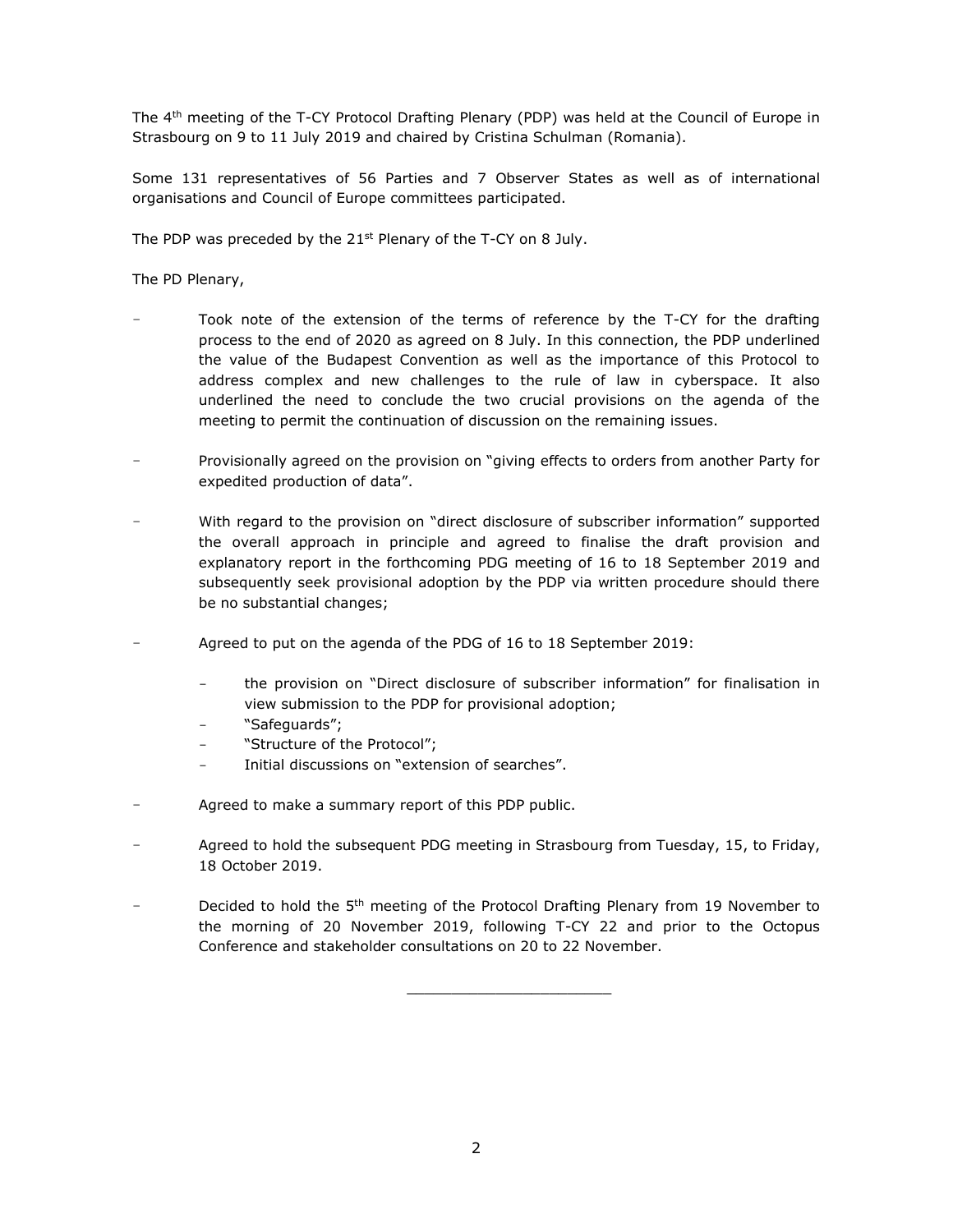#### **Appendix 1: Agenda**

#### **4th Meeting of the Protocol Drafting Plenary**

#### **(Tuesday, 9 July, 9h30 – Thursday, 11 July, 18h00)**

- 1. Opening and adoption of agenda
- 2. Preparation of the  $2^{nd}$  Additional Protocol: Results to date and review of terms of reference
- Results to date
- Structure of the Protocol (T-CY(2019)17) [postponed]
- 3. "Orders from another Party to compel expedited production of data" (previously "endorsement provision")

PDP members are invited to hold detailed discussions on the draft text and explanatory report of this provision (document T-CY(2018)4)

4. "Disclosure of subscriber information"

PDP members are invited to hold detailed discussions on the working paper on "disclosure of subscriber information" by service providers (document T-CY(2019)1).

5. Update on data protection safeguards [postponed]

PDP members will be provided with an update and are invited to exchange views on data protection safeguards (document T-CY(2019)6).

6. Next meeting

T-CY members are invited to decide on the proposal to hold the 5<sup>th</sup> meeting of the Protocol Drafting Plenary from 19 to the afternoon of 20 November 2019, following T-CY 22 and prior to the Octopus Conference and stakeholder consultations.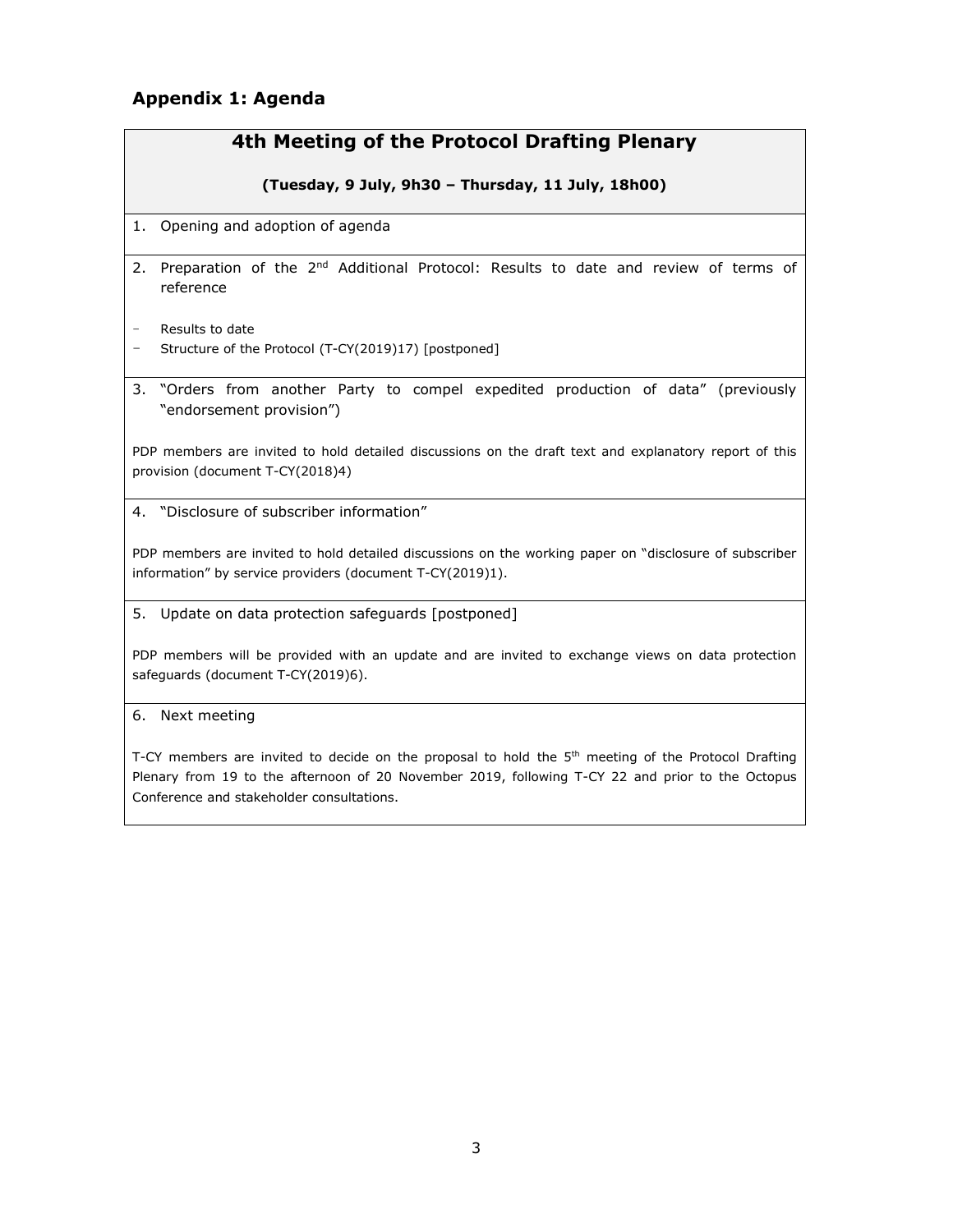# **Appendix 2: List of participants**

### **Parties**

| <b>COUNTRY</b>                          | <b>NAME</b>                    | <b>INSTITUTION</b>                                                                                                                                                                            |  |
|-----------------------------------------|--------------------------------|-----------------------------------------------------------------------------------------------------------------------------------------------------------------------------------------------|--|
| <b>ALBANIA</b>                          | Diana Stillo SILA              | Head of Unit<br>Department of Foreign Jurisdiction Relations<br>Ministry of Justice                                                                                                           |  |
| <b>ALBANIA</b>                          | Hergis JICA                    | <b>Chief Commissar</b><br>Cybercrime Unit<br>Albanian State Police                                                                                                                            |  |
| <b>ANDORRA</b>                          | Maria Angels<br>MORENO AGUIRRE | Juge<br>Instruction criminelle spécialisée sur la criminalité<br>socioéconomique et le crime organisé<br>Batllia d'Andorra                                                                    |  |
| <b>ARGENTINA</b>                        | Martin GERSHANIK               | Senior Advisor to the Minister of Justice and Human<br>Rights                                                                                                                                 |  |
| <b>ARMENIA</b>                          | Arsen ELOYAN                   | Senior Officer<br>Police Senior Lieutenant<br>Hi-Tech Crime Department<br>Police of the Republic of Armenia                                                                                   |  |
| <b>AUSTRALIA</b>                        | Nathan WHITEMAN                | Assistant Director<br>Electronic Surveillance Section / Cross-Border Data &<br><b>Cybercrime Section</b><br>National Security & Law Enforcement Policy Division<br>Department of Home Affairs |  |
| <b>AUSTRIA</b>                          | Judith HERRNFELD               | Referentin in der Sektion IV<br>Federal Ministry of Justice                                                                                                                                   |  |
| <b>AZERBAIJAN</b>                       | Orkhan<br>MUSTAFAZADE          | Cybercrime department<br><b>State Security Service</b>                                                                                                                                        |  |
| <b>BELGIUM</b>                          | Delphine WYNANTS               | Attachée au service des Infractions et Procédures<br>Particulières de la Direction générale Législation,<br>Libertés et Droits fondamentaux                                                   |  |
| BOSNIA AND<br><b>HERZEGOVINA</b>        | Drazen PETROVIC                | Senior Associate<br>High Tech Crime Department<br>Criminal Police Directorate                                                                                                                 |  |
| <b>BOSNIA AND</b><br><b>HERZEGOVINA</b> | Aleksandar<br>SIMONOVIĆ        | District Public Prosecutor's office in Banja Luka                                                                                                                                             |  |
| <b>BOSNIA AND</b><br><b>HERZEGOVINA</b> | Mladen MRKAJA                  | Assistant Minister of Security in Sector for IT and<br>Telecommunications                                                                                                                     |  |
| <b>BULGARIA</b>                         | Mihail DRAGODANOV              | Chief inspector<br><b>Head of Sector</b><br>Cyber Crime "Department"<br>General Directorate "Combating Organized Crime"<br>Ministry of Interior                                               |  |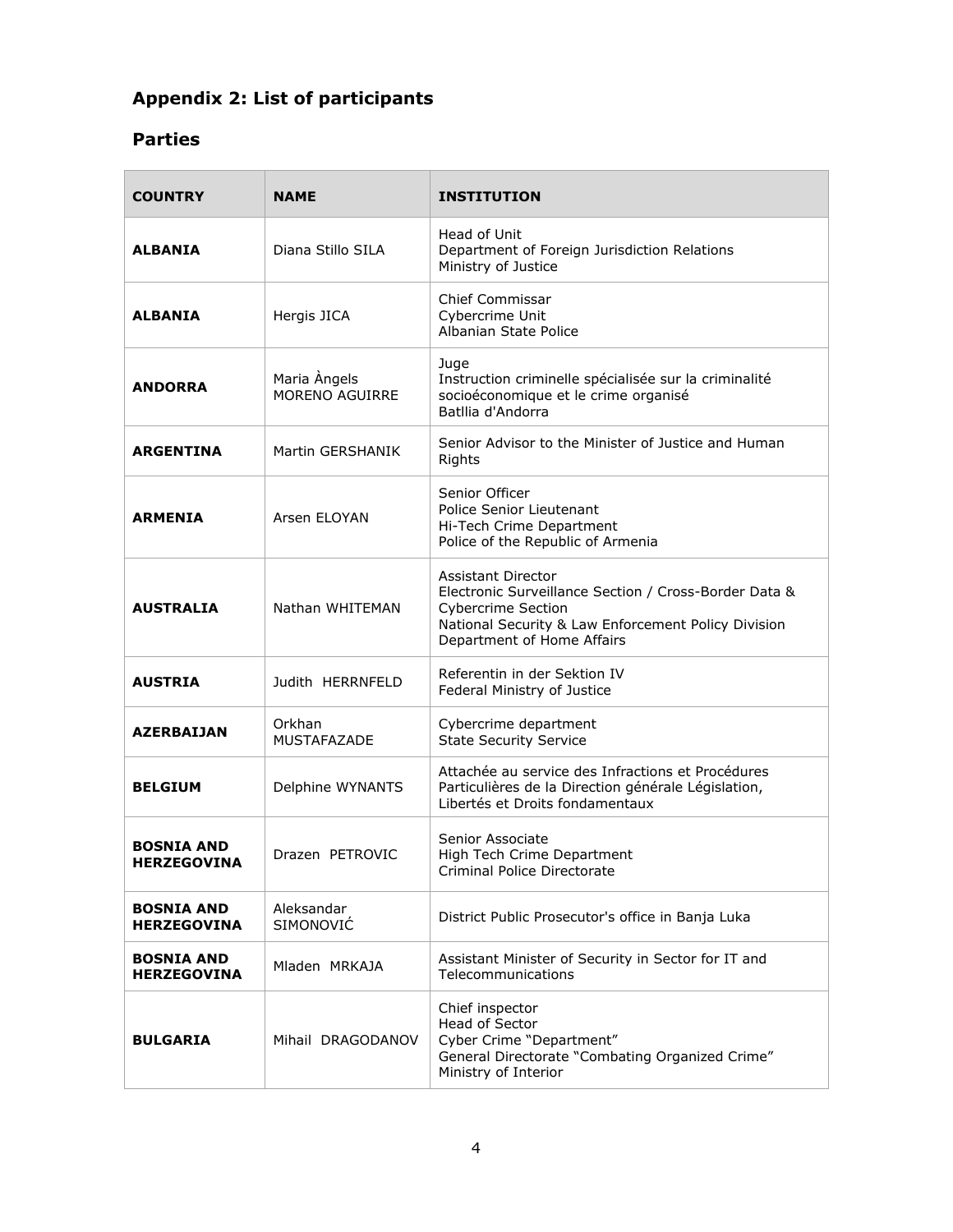| <b>CABO VERDE</b>                   | Nandixany de Lurdes<br>Souto AMADO<br><b>V.ANDRADE</b> | Assessora Ministra da Justiça e Trabalho                                                                                                                                           |  |
|-------------------------------------|--------------------------------------------------------|------------------------------------------------------------------------------------------------------------------------------------------------------------------------------------|--|
| <b>CABO VERDE</b>                   | Suleina DELGADO                                        | Legal Advisor Minister of Justice and Labor                                                                                                                                        |  |
| <b>CANADA</b>                       | Gareth SANSOM                                          | Deputy-Director<br>Criminal Law Policy Section<br>Department of Justice                                                                                                            |  |
| <b>CANADA</b>                       | Normand WONG                                           | Criminal Law Policy Section<br>Counsel<br>Justice Canada                                                                                                                           |  |
| <b>CANADA</b>                       | Thomas BEVERIDGE                                       | Counsellor, International Criminal Operations<br>Mission of Canada to the EU                                                                                                       |  |
| <b>CANADA</b>                       | Robert YOUNG                                           | Global Affairs Canada                                                                                                                                                              |  |
| <b>CHILE</b>                        | Camila BOSCH<br>CARTAGENA                              | Lawyer<br>Money Laundering, White Collar, Environmental, Cyber<br>and Organized Crimes Unit<br><b>Public Prosecution Office</b>                                                    |  |
| <b>COSTA RICA</b>                   | Juan Carlos CUBILLO<br>MIRANDA                         | Sub Jefe<br>Fiscalia General de la Republica<br><b>Public Ministry</b>                                                                                                             |  |
| <b>COSTA RICA</b>                   | Elizeth Hernández<br><b>CÉSPEDES</b>                   | Lawyer<br><b>Public Prosecution Office</b>                                                                                                                                         |  |
| <b>CROATIA</b>                      | Darija PAVLOVIĆ                                        | Ministry of Justice, Department for Extradition and<br>Mutual Legal Assistance in Criminal Matters, Directorate<br>for European Affairs, International and Judicial<br>Cooperation |  |
| <b>CZECH</b><br><b>REPUBLIC</b>     | Jakub PASTUSZEK                                        | Head of the International<br>Criminal Law Unit<br>Ministry of Justice                                                                                                              |  |
| <b>DENMARK</b>                      | Anne Cathrine<br>TOFTEMANN BÆK                         | Danish Ministry of Justice                                                                                                                                                         |  |
| <b>DOMINICAN</b><br><b>REPUBLIC</b> | Claudio PEGUERO                                        | Advisor to the Chief of Police in Cyber-Matters National<br>Police                                                                                                                 |  |
| <b>DOMINICAN</b><br><b>REPUBLIC</b> | Cesar MOLINE                                           | Director of Cybersecurity at Dominican Institute of<br>Telecommunications                                                                                                          |  |
| <b>ESTONIA</b>                      | Markko KÜNNAPU                                         | Adviser<br>Ministry of Justice                                                                                                                                                     |  |
| <b>FINLAND</b>                      | Janne KANERVA                                          | Counsellor of Legislation<br>Legislative Affairs<br>Ministry of Justice                                                                                                            |  |
| <b>FINLAND</b>                      | Jouko HUHTAMÄKI                                        | Ministry of the Interior, Police Department                                                                                                                                        |  |
| <b>FRANCE</b>                       | <b>Emmanuel KESSLER</b>                                | Central Office for the Fight Against Crime Related to<br>Information and Communication Technologies<br>Ministry of the Interior                                                    |  |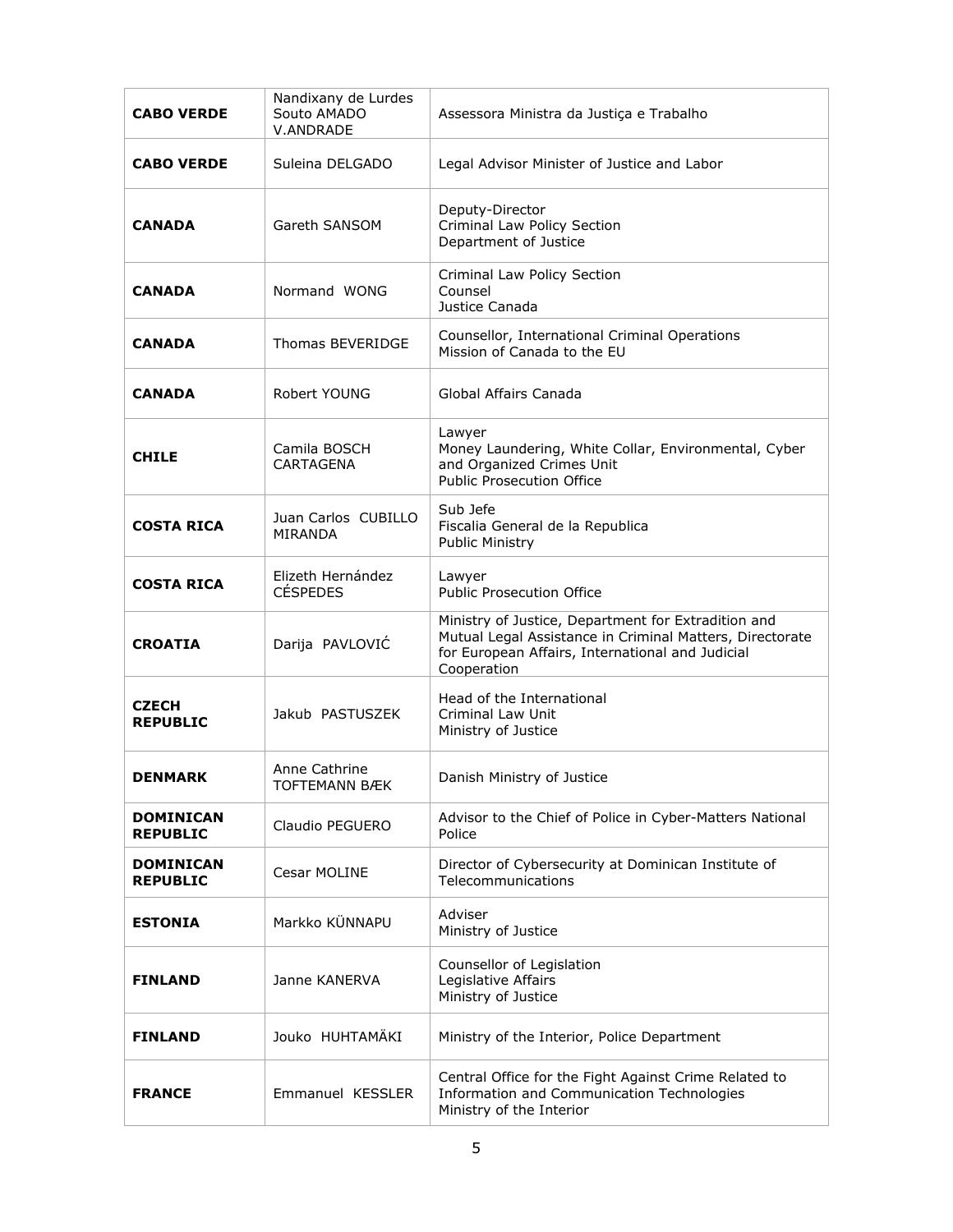| <b>FRANCE</b>  | Gabrielle MISÉRÉ                  | Ministry of Europe and Foreign Affairs<br>Strategic, Security and Disarmament Affairs Division<br>Division for the Fight against Terrorism and Organized<br>Crime |  |
|----------------|-----------------------------------|-------------------------------------------------------------------------------------------------------------------------------------------------------------------|--|
| <b>FRANCE</b>  | Vanessa EL KHOURY-<br>MOAL        | European and international negotiations in criminal<br>matters - Directorate for criminal affairs and pardons<br>Ministry of Justice                              |  |
| <b>GEORGIA</b> | Givi BAGDAVADZE                   | Head<br><b>International Cooperation Unit</b><br>Office of the Prosecutor General                                                                                 |  |
| <b>GERMANY</b> | Susanne MÜNCH                     | Government Director<br>Criminal Procedure Law<br>Federal Ministry of Justice and Consumer Protection                                                              |  |
| <b>GHANA</b>   | Ursula OWUSU-<br><b>EKUFUL</b>    | <b>Minister for Communications</b>                                                                                                                                |  |
| <b>GHANA</b>   | Albert ANTWI-<br><b>BOASIAKO</b>  | National Cybersecurity Advisor                                                                                                                                    |  |
| <b>GHANA</b>   | Yvonne ATAKORA<br><b>OBUOBISA</b> | Director of Public Prosecutions, Office of the Attorney-<br>General & Ministry of Justice                                                                         |  |
| <b>GHANA</b>   | Ken OHENE<br><b>AGYAPONG</b>      | Chairman, Parliamentary Select Committee on<br>Communications                                                                                                     |  |
| <b>GHANA</b>   | Ahmed IBRAHIM                     | Member, Parliamentary Select Committee on<br>Communication                                                                                                        |  |
| <b>GHANA</b>   | Emmanuella<br><b>DARKWAH</b>      | <b>International Cooperations Officer</b><br>Ministry of Communications                                                                                           |  |
| <b>HUNGARY</b> | János IVÁNYI                      | Legal Expert<br>Department of European Cooperation<br>Ministry of Interior                                                                                        |  |
| <b>ICELAND</b> | Ragna<br><b>BJARNADÓTTIR</b>      | Director General of Public Security and Criminal Justice<br>at the Ministry of Justice in Iceland                                                                 |  |
| <b>ISRAEL</b>  | Haim WISMONSKY                    | Director, Cybercrime Department<br>Israeli State Attorney's Office                                                                                                |  |
| <b>ISRAEL</b>  | Naomi ELIMELECH<br><b>SHAMRA</b>  | <b>Treaties Department</b><br>Office of the Legal Advisor<br>Ministry of Foreign Affaires<br>Director                                                             |  |
| <b>ISRAEL</b>  | Elad BLIBAUM                      | Superintendent, Head Cyber Fusion Center Israel<br><b>National Police</b>                                                                                         |  |
| <b>ITALY</b>   | Francesco CAJANI                  | High Tech Crime Unit<br>Counterterrorism Department<br>Deputy Public Prosecutor<br>Court of Law in Milan                                                          |  |
| <b>JAPAN</b>   | Kazutaka MAEDA                    | Attorney, Criminal Affairs Bureau Ministry of Justice                                                                                                             |  |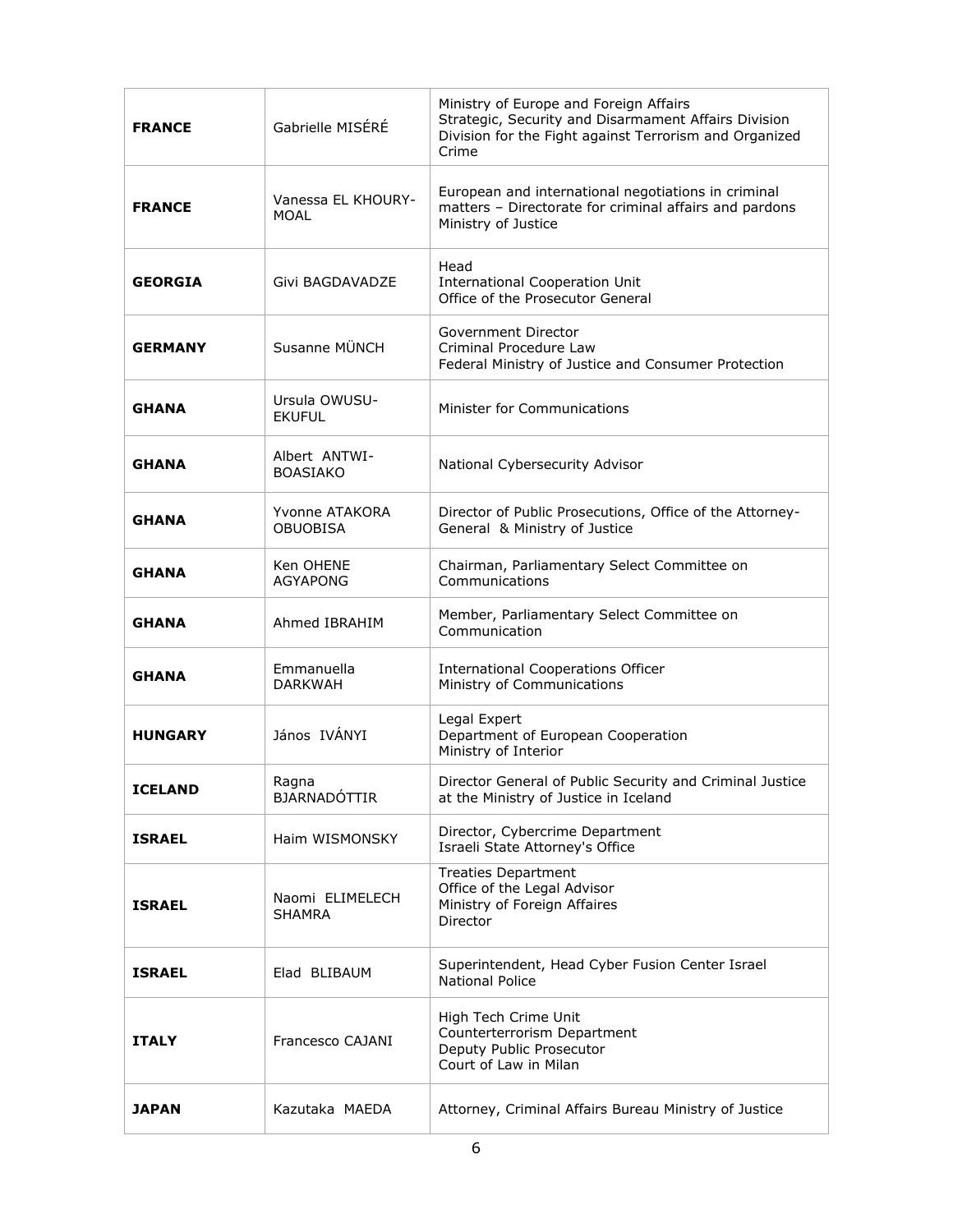| <b>JAPAN</b>       | Kimihiro TSUKAGAMI                    | Attorney<br>International Safety and Security Cooperation Division<br>Foreign Policy Bureau<br>Ministry of Foreign Affairs                   |  |
|--------------------|---------------------------------------|----------------------------------------------------------------------------------------------------------------------------------------------|--|
| <b>JAPAN</b>       | Takaaki ISHII                         | Attorney<br><b>Treaties Division</b><br>International Legal Affairs Bureau<br>Ministry of Foreign Affairs                                    |  |
| JAPAN              | Mayumi AMANO                          | Assistant Director, Policy Planning Division,<br>National Police Agency                                                                      |  |
| JAPAN              | Akari YAMAMOTO                        | Section Chief, International Investigative Operations<br>Division,<br>Naitonal Police Agency                                                 |  |
| <b>LATVIA</b>      | Janis ZALAIS                          | Senior inspector of the 1st Unit of the International<br>Cooperation Department                                                              |  |
| LITHUANIA          | Michail ZAJAC                         | Chief of the Fifth Serious and Organized Crime<br>Investigation Board, Cyber Crime Investigation Board,<br>Lithuanian Criminal Police Bureau |  |
| <b>LUXEMBOURG</b>  | Cindy COUTINHO                        | Direction des affaires pénales et judiciaires<br>Ministère de la Justice                                                                     |  |
| <b>MAURITIUS</b>   | Karuna Devi<br><b>GUNESH-BALAGHEE</b> | Puisne Judge<br>Supreme Court of Mauritius                                                                                                   |  |
| <b>MAURITIUS</b>   | Purnima DUNPUTH                       | Principal State Counsel<br>Attorney - General's Office                                                                                       |  |
| <b>MOLDOVA</b>     | Veaceslav SOLTAN                      | Prosecutor<br>Chief of Department on Information Technology and<br>Cybercrime Investigation<br><b>General Prosecutor Office</b>              |  |
| <b>MONTENEGRO</b>  | Ognjen MITROVIĆ                       | Ministry of Justice of Montenegro                                                                                                            |  |
| <b>MONTENEGRO</b>  | Miroslav TURKOVIC                     | State Prosecutor<br>Basic state prosecutor's office in Podgorica                                                                             |  |
| <b>MOROCCO</b>     | Abdeljalil TAKI                       | <b>DGST</b><br>Ministère de l'intérieur                                                                                                      |  |
| <b>MOROCCO</b>     | Abderrahman EL<br><b>LAMTOUNI</b>     | Magistrat- Présidence du Ministère public                                                                                                    |  |
| <b>MOROCCO</b>     | Layla EZZOUINE                        | Chef du Service Central de lutte contre la Criminalité liée<br>aux Nouvelles Technologies, DGSN                                              |  |
| <b>MOROCCO</b>     | Hamza ESSAID                          | Magistrate<br>Presidency of the Public Prosecution Office                                                                                    |  |
| <b>NETHERLANDS</b> | Erik PLANKEN                          | Senior Policy Advisor Cybercrime<br>Law Enforcement Department<br>Ministry of Justice                                                        |  |
| <b>NETHERLANDS</b> | <b>Joost RAEVEN</b>                   | Ministry of Security and Justice Law Enforcement<br>Directorate                                                                              |  |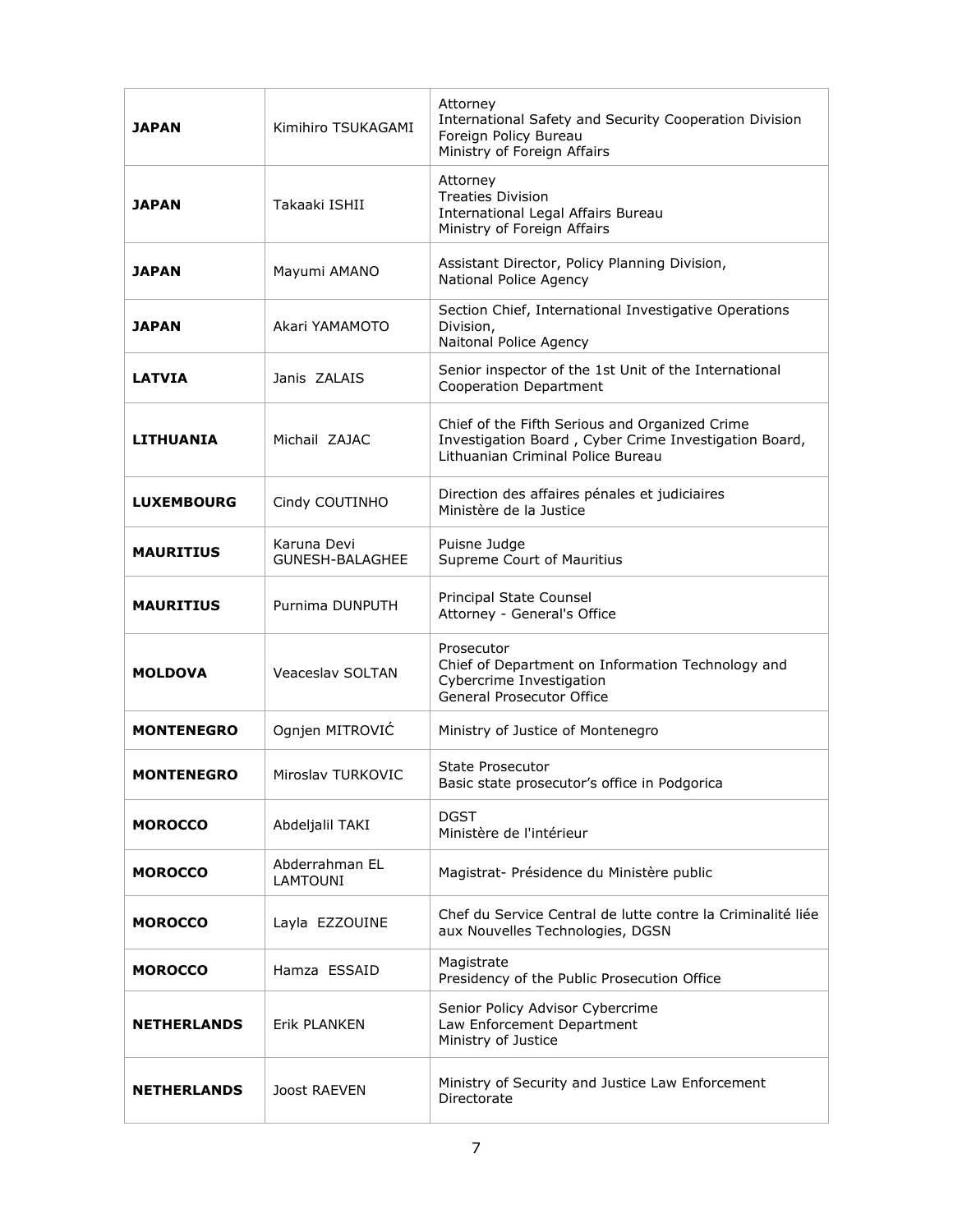| <b>NORTH</b><br><b>MACEDONIA</b> | Vladimir MILOSHESKI                 | <b>Public Prosecutor</b><br>Basic Public Prosecutor's Office in Skopje                                                                                                  |  |
|----------------------------------|-------------------------------------|-------------------------------------------------------------------------------------------------------------------------------------------------------------------------|--|
| <b>NORTH</b><br><b>MACEDONIA</b> | Marina JOVANOVSKA                   | Chief inspector<br>Sector for cybercrime and digital forensic<br>Ministry of interior<br>North Macedonia                                                                |  |
| NORTH<br><b>MACEDONIA</b>        | Elvin VELI                          | Prosecutor<br>High Public prosecutors office in Skopje                                                                                                                  |  |
| NORWAY                           | Eirik Trønnes HANSEN                | Prosecutor                                                                                                                                                              |  |
| <b>NORWAY</b>                    | Ellen BAARDVIK                      | Senior advisor, The Norwegian Ministry of Justice and<br><b>Public Security</b>                                                                                         |  |
| <b>NORWAY</b>                    | Silje HOLTEN                        | Higher Executive, The Norwegian Ministry of Justice and<br><b>Public Security</b>                                                                                       |  |
| <b>PARAGUAY</b>                  | Maria SOLEDAD<br><b>MACHUCA</b>     | Deputy Attorney General of Cybercrime                                                                                                                                   |  |
| <b>PHILIPPINES</b>               | Markk PERETE                        | Under Secretary Department of Justice                                                                                                                                   |  |
| <b>PHILIPPINES</b>               | Angela Marie M. DE<br><b>GRACIA</b> | <b>State Counsel II</b><br>Department of Justice                                                                                                                        |  |
| <b>PHILIPPINES</b>               | Apolinario BRUSELAS                 | Court of Appeals<br>Associate Justice                                                                                                                                   |  |
| <b>POLAND</b>                    | Piotr SIEKIERSKI                    | Prosecutor<br>Head of Division for Cybercrime<br>National Prosecutor's Office<br>Department for Economic Crime                                                          |  |
| POLAND                           | Kuba SĘKOWSKI                       | Chief specialist<br>European and international criminal law unit<br>Department of legislation                                                                           |  |
| <b>PORTUGAL</b>                  | Pedro VERDELHO                      | <b>Public Prosecutor</b><br>General Prosecutor's Office of Lisbon                                                                                                       |  |
| <b>ROMANIA</b>                   | Cristina SCHULMAN                   | Legal Adviser<br>Directorate International Law and Judicial Cooperation<br>Ministry of Justice                                                                          |  |
| <b>ROMANIA</b>                   | Ioana ALBANI                        | Deputy Chief-Prosecutor<br>Directorate for Investigating Organised Crime and<br>Terrorism<br>Prosecutor's Office attached to the High Court of<br>Cassation and Justice |  |
| <b>SENEGAL</b>                   | Papa Assane TOURE                   | Magistrat<br>Secrétaire Général Adjoint<br>du Gouvernement                                                                                                              |  |
| <b>SERBIA</b>                    | <b>Branko</b><br><b>STAMENKOVIC</b> | Deputy Republic Prosecutor<br>Republic Public Prosecutor's Office of Serbia                                                                                             |  |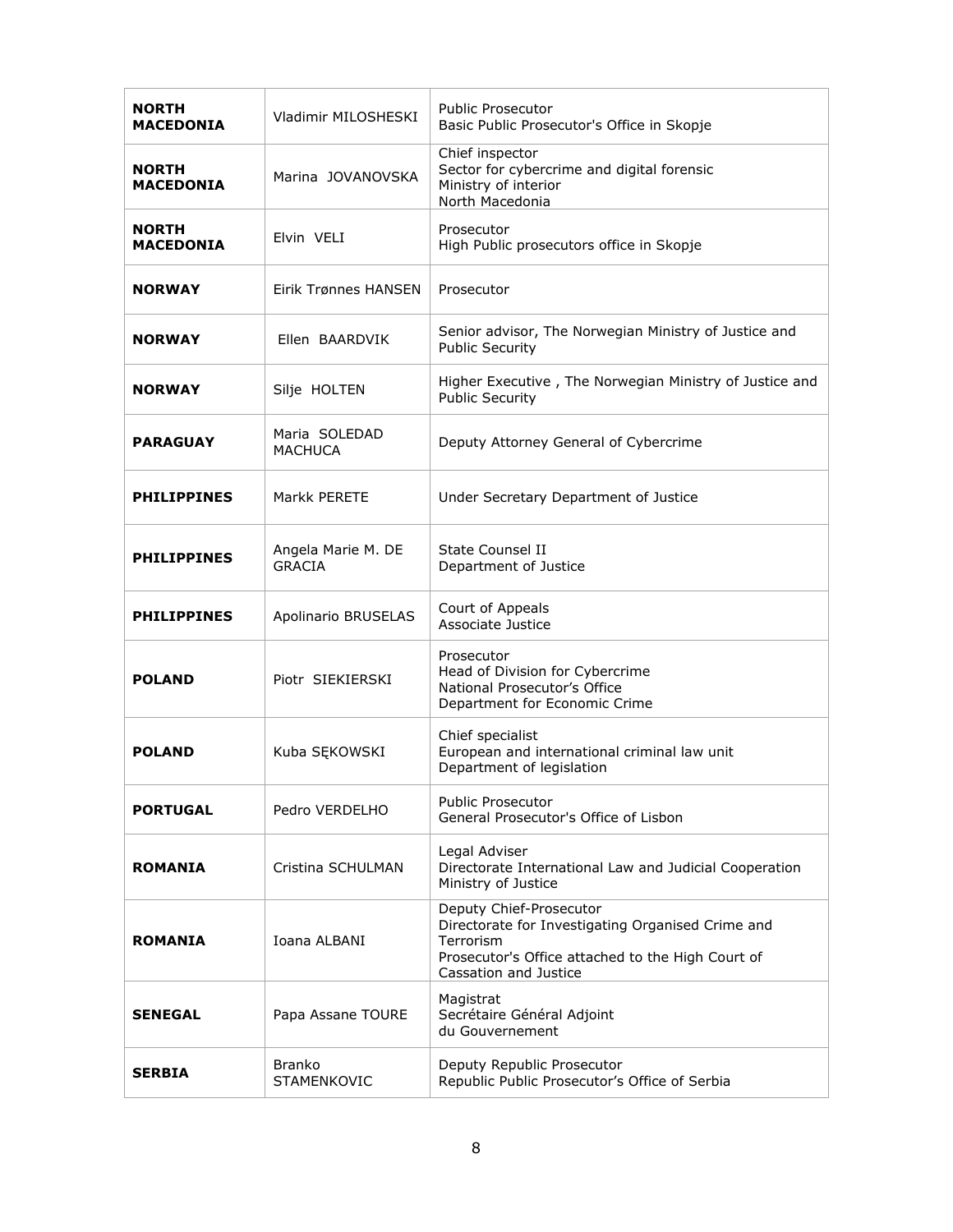| <b>SERBIA</b>      | Dragan JOVANOVIC                               | Deputy Head of Department<br>Department for Cyber Crime<br>Service for Combating Organized Crime<br>Ministry of Interior                                               |  |
|--------------------|------------------------------------------------|------------------------------------------------------------------------------------------------------------------------------------------------------------------------|--|
| <b>SERBIA</b>      | Vladimir ZIVKOVIC                              | Deputy Special Prosecutor for High-Tech Crime of Serbia                                                                                                                |  |
| <b>SLOVAKIA</b>    | Jan KRALIK                                     | Senior State Counsellor<br><b>International Law Department</b><br>Judicial Cooperation in Criminal Matters Division<br>Ministry of Justice of the Slovak Republic      |  |
| <b>SLOVENIA</b>    | Tomaž JAKSE                                    | Senior Criminal Police Inspector - Specialist Computer<br><b>Investigation Centre</b>                                                                                  |  |
| <b>SPAIN</b>       | Maria Elvira TEJADA<br>DE LA FUENTE            | Head, Cybercrime Prosecutor's Office, General<br>Prosecutor's Office                                                                                                   |  |
| <b>SPAIN</b>       | Antonio LOPEZ                                  | Cuerpo Nacional de Policia                                                                                                                                             |  |
| <b>SPAIN</b>       | Maria Eugenia<br>HERNANDEZ<br><b>FERNANDEZ</b> | Fiscal. Asesora de la Direccion General de Cooperacion<br>Juridica Internacional y Relaciones con las Confesiones<br>Ministry of Justice                               |  |
| <b>SPAIN</b>       | Jose DURAN                                     | Major Spanish Guardia Civil<br>Criminal Police Branch, Criminal Intelligence Unit - High<br>Tech Crime Group                                                           |  |
| <b>SRI LANKA</b>   | Jayantha FERNANDO                              | Chairman, Sri Lanka CERT & Director/ Legal Advisor,<br><b>ICTA</b>                                                                                                     |  |
| <b>SRI LANKA</b>   | Ravi SENEVIRATNE                               | Senior Deputy Inspector General of Police<br>Head of the CID of Police and the Cybercrime unit &<br>24/7 POC                                                           |  |
| <b>SWITZERLAND</b> | Françoise NICATI                               | Département fédéral de justice et police DFJP<br>Office fédéral de la justice OFJ<br>Domaine de direction Entraide judiciaire internationale<br>Traités internationaux |  |
| TONGA              | Leotrina MACOMBER                              | Attorney General's Office of the Kingdom of TONGA                                                                                                                      |  |
| TONGA              | Pelenita MILIKA ATOA                           | Engagement Officer<br>CERT Tonga                                                                                                                                       |  |
| <b>TURKEY</b>      | Eşref Çağdaş BAL                               | Edirne Public Prosecutor                                                                                                                                               |  |
| <b>TURKEY</b>      | Koray Ali EROKTAY                              | Judge<br>Ministry of Justice<br>General Directorate of Criminal Affairs                                                                                                |  |
| <b>TURKEY</b>      | Guray GÜÇLÜ                                    | Justice Counselor to CoE at the Permanent<br>Representative to the Council of Europe                                                                                   |  |
| <b>TURKEY</b>      | Kerim ALTIAY                                   | Deputy Head of Cybercrime Department<br>2nd Degree Police Chief                                                                                                        |  |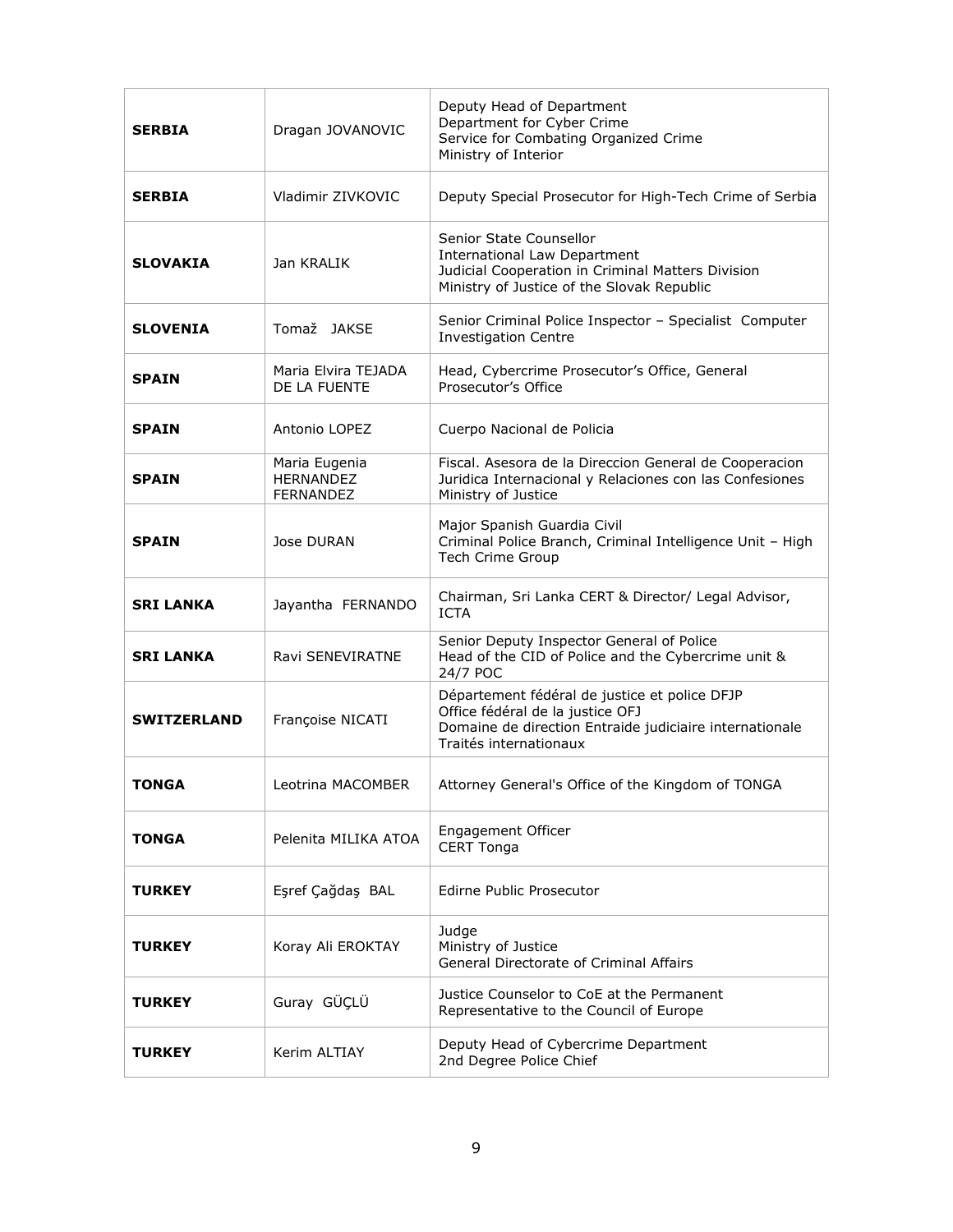| <b>UKRAINE</b>                  | Oleksii TKACHENKO                                                                                                           | Senior International relations officer<br>Department of information security of the state<br><b>Security Service</b> |  |
|---------------------------------|-----------------------------------------------------------------------------------------------------------------------------|----------------------------------------------------------------------------------------------------------------------|--|
| <b>UNITED</b><br><b>KINGDOM</b> | Daniel GRUBB                                                                                                                | <b>Cyber Crime Policy</b><br>Home Office                                                                             |  |
| <b>UNITED</b><br><b>KINGDOM</b> | Veronique READ                                                                                                              | Policy Advisor<br><b>International Criminality Unit</b><br>Home Office                                               |  |
| <b>UNITED</b><br><b>KINGDOM</b> | Kevin MOLONY                                                                                                                | Policy Lead on MLA<br>Home Office                                                                                    |  |
| <b>USA</b>                      | Katie EINSPANIER                                                                                                            | Attorney-Adviser<br>Office of the Legal Adviser<br>United States Department of Justice                               |  |
| <b>USA</b>                      | Kenneth HARRIS                                                                                                              | Senior Counselor for the European Union,<br>Office of International Affairs<br>United States Department of Justice   |  |
| <b>USA</b>                      | <b>Trial Attorney</b><br>Sheri SHEPHERD-<br>Office of International Affairs<br>PRATT<br>United States Department of Justice |                                                                                                                      |  |
| <b>USA</b>                      | Benjamin<br><b>FITZPATRICK</b>                                                                                              | Senior Counsel<br>Computer Crime and Intellectual Property Section<br>United States Department of Justice            |  |
| <b>USA</b>                      | Erica O'NEIL                                                                                                                | Assitant Deputy Chief, Computer Crime and Intellectual<br>Property Section, DOJ                                      |  |

#### **Observer States**

| <b>COUNTRY</b>  | <b>NAME</b>                            | <b>INSTITUTION</b>                                                                            |  |
|-----------------|----------------------------------------|-----------------------------------------------------------------------------------------------|--|
| <b>BENIN</b>    | <b>Ouanilo MEDEGAN</b><br>FAGLA        | Directeur Général de l'Agence Nationale de la Sécurité<br>des Systèmes d'Information          |  |
| <b>COLOMBIA</b> | Adrian Emid VEGA<br><b>HERNANDEZ</b>   | Head of the Investigative Unit, Police Cybernetic Center                                      |  |
| <b>COLOMBIA</b> | Sergio DIAZ                            | Ministry of Foreign Affairs, Treaty Section                                                   |  |
| <b>IRELAND</b>  | Ian MULHOLLAND                         | Department of Justice                                                                         |  |
| <b>MEXICO</b>   | María Noemí<br><b>HERNANDEZ TELLEZ</b> | Observateur Permanent Adjoint du Mexique auprès du<br>Conseil de l'Europe                     |  |
| <b>MEXICO</b>   | Jorge LOMONACO                         | Ambassadeur                                                                                   |  |
| <b>MEXICO</b>   | Lorene ALVARADO                        | Mission of Mexico                                                                             |  |
| <b>NIGERIA</b>  | Terlumun George-<br>Maria TYENDEZWA    | Assistant Director, Head<br><b>Cybercrime Prosecution Unit</b><br>Federal Ministry of Justice |  |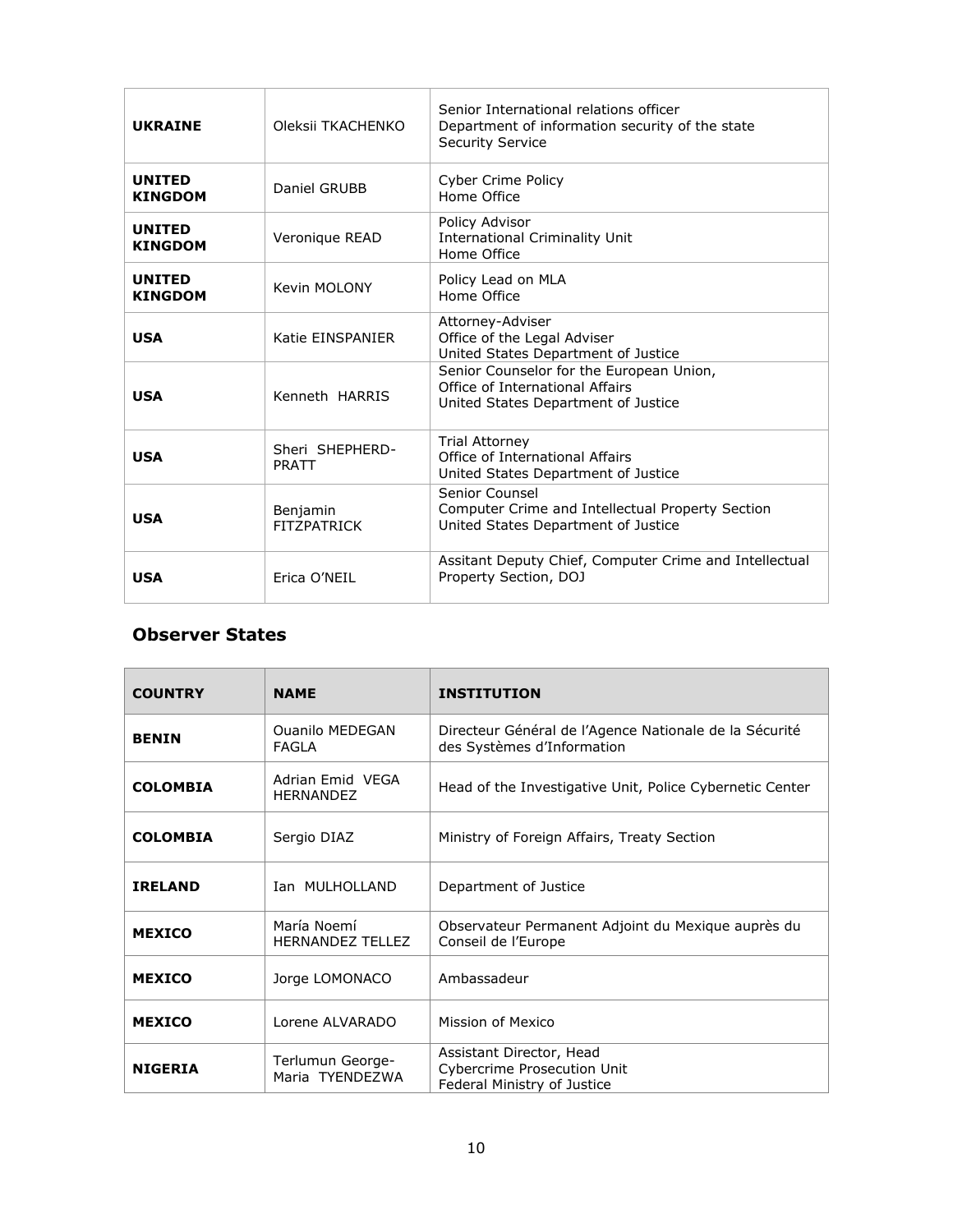| <b>COUNTRY</b> | <b>NAME</b>                   | <b>INSTITUTION</b>                                                                     |
|----------------|-------------------------------|----------------------------------------------------------------------------------------|
| <b>NIGERIA</b> | Julius I. AJAKAYE             | Deputy Director, Public Prosecutions of the Federation,<br>Federal Ministry of Justice |
| <b>NIGERIA</b> | Margaret Afor<br>OGBELU       | Principal State Counsel, Cybercrime Prosecution Unit<br>Federal Ministry of Justice    |
| <b>RUSSIA</b>  | Anastasiya<br><b>TOROPOVA</b> | Attaché<br>Legal Department<br>Ministry of Foreign Affairs                             |
| TUNISIA        | Mohamed MESSAI                | Conseiller à la Cour d'Appel de Tunis<br>Ministère de l'Intérieur                      |
| TUNISIA        | Bechir BEN HASSEN             | Commissaire de Police Général-Ministry of Interior                                     |

# **Observer Organisations**

| <b>ORGANISATION</b>                  | <b>NAME</b>                           | <b>POSITION</b>                                                                                                                                |  |
|--------------------------------------|---------------------------------------|------------------------------------------------------------------------------------------------------------------------------------------------|--|
|                                      | <b>COMMONWEALTH</b>   Haruna SHADRACH | Legal Adviser, Commonwealth Secretariat                                                                                                        |  |
| <b>EUROPEAN</b><br><b>COMMISSION</b> | Tjabbe BOS                            | Policy officer<br>Cybercrime Unit<br>Directorate General for Migration and Home Affairs (DG<br>HOME)                                           |  |
| <b>EUROPEAN</b><br><b>COMMISSION</b> | Tania SCHROTER                        | Deputy Head of Unit<br>Unit B2 - Procedural criminal law DG Justice and<br>Consumers                                                           |  |
| <b>ENISA</b>                         | Andreas MITRAKAS                      | Head of Data Security and Standardisation Unit (COD2)<br>European Union Agency for<br>Network & Information Security (ENISA)<br>European Union |  |
| <b>EUROJUST</b>                      | Mieke DE VLAMINCK                     | Judicial Cooperation<br>Advisor<br>Cybercrime Team                                                                                             |  |

### **Council of Europe experts**

| <b>ORGANISATION</b> | <b>NAME</b> | <b>POSITION</b> |
|---------------------|-------------|-----------------|
| CONSULTANT          | Betty SHAVE | Consultant      |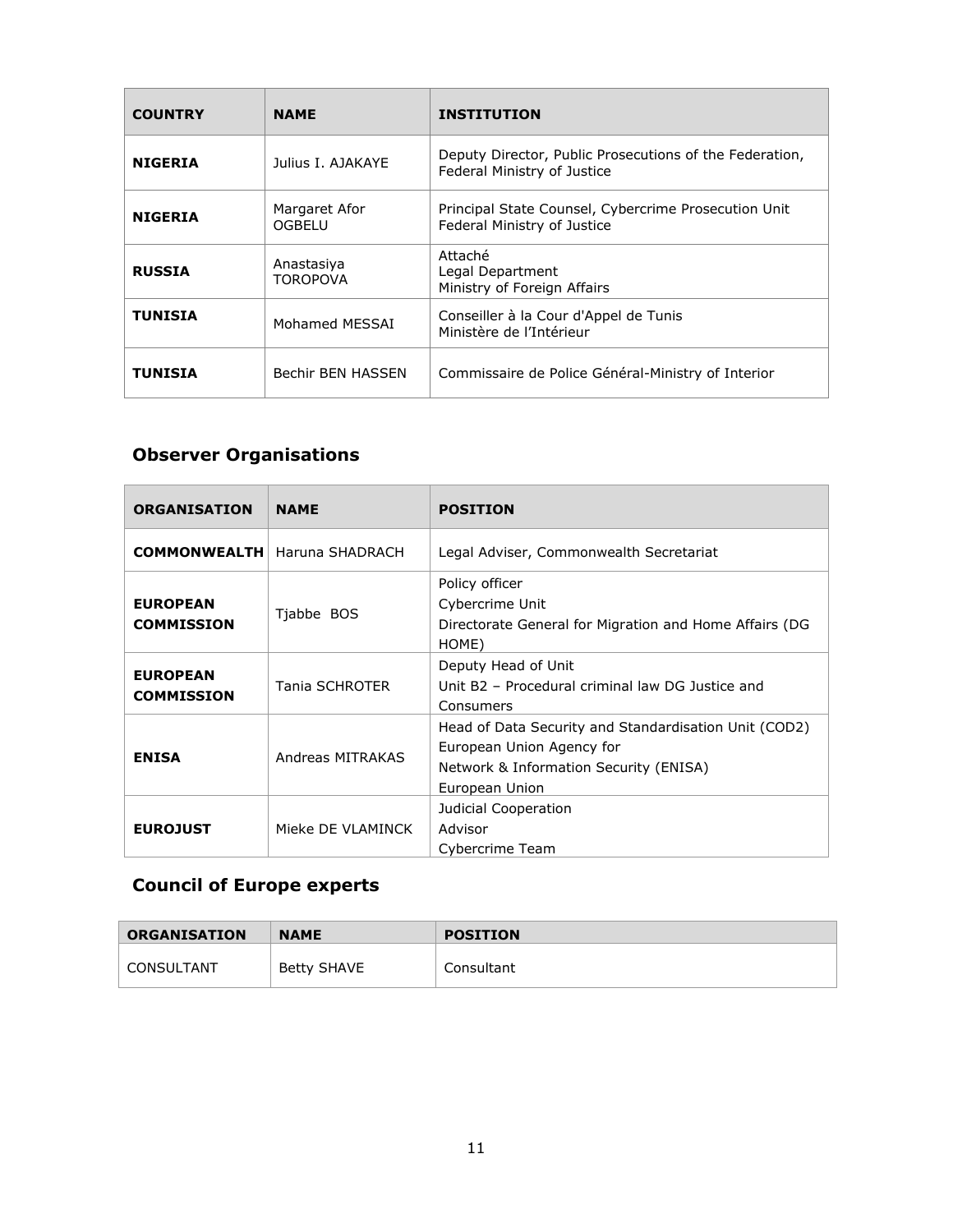# **Council of Europe Committees**

| <b>COMMITTEES</b>                                                                                                  | <b>NAME</b>      | <b>POSITION</b>                                                                                                                                      |
|--------------------------------------------------------------------------------------------------------------------|------------------|------------------------------------------------------------------------------------------------------------------------------------------------------|
| <b>CDMSI</b> (Steering Committee<br>on Media and Information<br>Society)                                           | Emir POVLAKIC    | Head of Division for Licensing,<br>Digitalization and Coordination in<br>Broadcasting, Communications Regulatory<br>Agency<br>Bosnia and Herzegovina |
| PC-OC (Committee of Experts<br>on the Operation of European<br>Conventions on Co-operation<br>in Criminal Matters) | Gabriela BLAHOVA | Director of the International Department<br>for Criminal Matters<br>Ministry of Justice of the Czech Republic                                        |

# **Council of Europe Secretariat**

| <b>Name</b>       | <b>Details</b>                                                                                                                                                                                                                                                                     |
|-------------------|------------------------------------------------------------------------------------------------------------------------------------------------------------------------------------------------------------------------------------------------------------------------------------|
| Alexander SEGER   | Executive Secretary of the Cybercrime Convention Committee<br>Head of Cybercrime Division<br>Head of Cybercrime Programme Office (C-PROC)<br>Information Society - Action against Crime Directorate<br>Directorate General Human Rights and Rule of Law<br>alexander.seger@coe.int |
| Virgil SPIRIDON   | <b>Head of Operations</b><br>Cybercrime Programme Office (C-PROC) Bucharest<br>Information Society - Action against Crime Directorate<br>Directorate General Human Rights and Rule of Law<br>Council of Europe<br>virgil.spiridon@coe.int                                          |
| Ana GOMEZ         | Directorate of Legal Advice and Public International Law<br>Council of Europe                                                                                                                                                                                                      |
| Nina LICHTNER     | Programme Officer<br><b>Cybercrime Division</b><br>Information Society - Action against Crime Directorate<br>Directorate General of Human Rights and Rule of Law<br>T +33 3 8841 2175<br>nina.lichtner@coe.int                                                                     |
| Valérie SCHAEFFER | Project Assistant<br><b>Cybercrime Division</b><br>Information Society and Action against Crime Directorate<br>Directorate General Human Rights and Rule of Law<br>T +33 (0)3 90 21 40 21<br>valerie.schaeffer@coe.int                                                             |